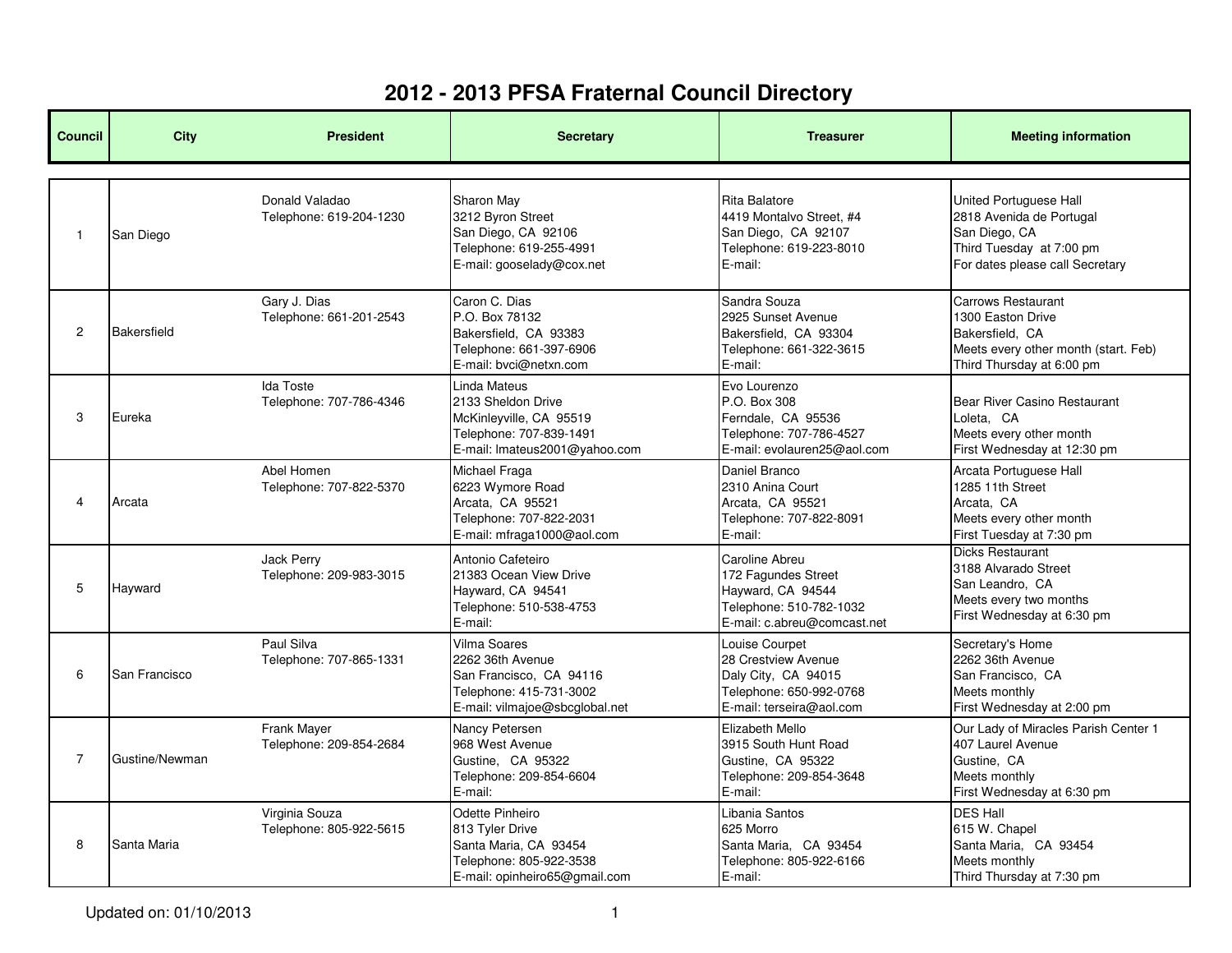| <b>Council</b> | <b>City</b>          | <b>President</b>                                 | <b>Secretary</b>                                                                                                               | <b>Treasurer</b>                                                                                                                   | <b>Meeting information</b>                                                                                                                        |
|----------------|----------------------|--------------------------------------------------|--------------------------------------------------------------------------------------------------------------------------------|------------------------------------------------------------------------------------------------------------------------------------|---------------------------------------------------------------------------------------------------------------------------------------------------|
| 9              | San Rafael           | Anna Maria De Martini<br>Telephone: 415-456-5646 | Maria T. Ramos<br>5 Nancy Drive<br>Novato, CA 94947<br>Telephone: 415-892-5574<br>E-mail: mariaramosavon@gmail.com             | Margarida da Silva<br>360 Alameda De La Loma<br>Novato, CA 94949<br>Telephone: 415-883-7354<br>E-mail:                             | I.D.E.S.I. Hall<br>901 Sweetser Ave, Novato, CA<br>Meets Feb, May, June, July, Sept<br>and Nov.<br>First Wednesday at 7:00 pm                     |
| 10             | Selma                | Louie Cardoza<br>Telephone: 559-896-3914         | Gloria Mendes<br>1970 Klepper Avenue<br>Kingsburg, CA 93631<br>Telephone: 559-897-7611<br>E-mail: agmendes@sbcglobal.net       | Ailene Cardoza<br>6050 E. Saginaw Avenue<br>Selmar, CA 93662<br>Telephone: 559-896-3914<br>E-mail:                                 | For meeting locations<br>please contact secretary<br>Meets every other month<br>Third Wednesday at 4:00 pm                                        |
| 11             | Turlock              | James Wyeth<br>Telephone: 209-545-0998           | <b>Manuel Sanches</b><br>709 Tuolumne Blvd.<br>Modesto, CA 95351<br>Telephone: 209-577-2182<br>E-mail:                         | Tony F. Machado<br>P.O. Box 506<br>Delhi, CA 95315<br>Telephone: 209-669-6210<br>E-mail: tfelvis@sbcglobal.net                     | <b>Turlock Pentecost Hall</b><br>538 Golden State Blvd.<br>Turlock, CA<br>Meets monthly<br>Second Tuesday at 7:00 pm                              |
| 12             | Oakland              | Carmina Cardoso<br>Telephone: 510-351-5313       |                                                                                                                                | Liliana Lourenco<br>20091 Clement Drive<br>Castro Valley, CA 94552<br>Telephone: 510-728-2143<br>E-mail: lilianalourenco@yahoo.com | <b>Ashland Hall</b><br>16400 Kent Avenue<br>San Lorenzo, CA<br>Meets monthly<br>First Friday at 11:30 am                                          |
| 13             | Tracy                | Richard J. Castro<br>Telephone: 209-605-4548     | Bernardine Silva<br>1419 E. Grantline Road<br>Tracy, CA 95304<br>Telephone: 209-835-4341<br>E-mail: snscows@yahoo.com          | Deolinda Faria<br>270 W. Whittier Avenue<br>Tracy, CA 95376<br>Telephone: 209-835-7716<br>E-mail: deofaria2003@aol.com             | Perko's Restaurant<br>1321 W. 11th Street, Tracy, CA<br>Meets every third month<br>Third Wednesday at 7:00 pm<br>Members pay for their own dinner |
| 14             | <b>Mountain View</b> | Joe Pimentel<br>Telephone: 408-733-6175          | Ron V. Graham<br>981 San Marcos Circle<br>Mountain View, CA 94043<br>Telephone: 650-967-5413<br>E-mail: ronvgraham@comcast.net | Maria Escobar<br>686 Kiely Blvd.<br>Santa Clara, CA 95051<br>Telephone: 408-243-4079<br>E-mail:                                    | Secretary's Home<br>981 San Marcos Circle<br>Mountain View, CA<br>Meets monthly<br>Second Wednesday at 7:00 pm                                    |
| 15             | Hanford              | Natalie Dutra<br>Telephone: 559-584-5779         | Filomena R. Cardoso<br>1222 N. Harris Street<br>Hanford, CA 92320<br>Telephone: 559-582-7915<br>E-mail:                        | Renee Castro<br>8264 6th Avenue<br>Lemoore, CA 93245<br>Telephone: 559-584-0256<br>E-mail: reneec43@att.net                        | Immaculate Heart of Mary Church Hall<br>10355 Armona Road<br>Hanford, CA<br>Meets monthly<br>Second Wednesday at 5:30 pm                          |
| 16             | Newark               | Maria T. Rodrigues<br>Telephone: 510-794-0629    | Christina Silva<br>6430 Thornton Avenue<br>Newark, CA 94560<br>Telephone: 510-651-9812<br>E-mail: csilva648@comcast.net        | Paula Silva<br>6430 Thornton Avenue<br>Newark, CA 94560<br>Telephone: 510-209-2620<br>E-mail: paulasilva1083@yahoo.com             | P.F.S.A. Council No.16 Hall<br>6430 Thornton Avenue<br>Newark, CA 94560<br>Meets monthly<br>Third Monday at 7:00 pm                               |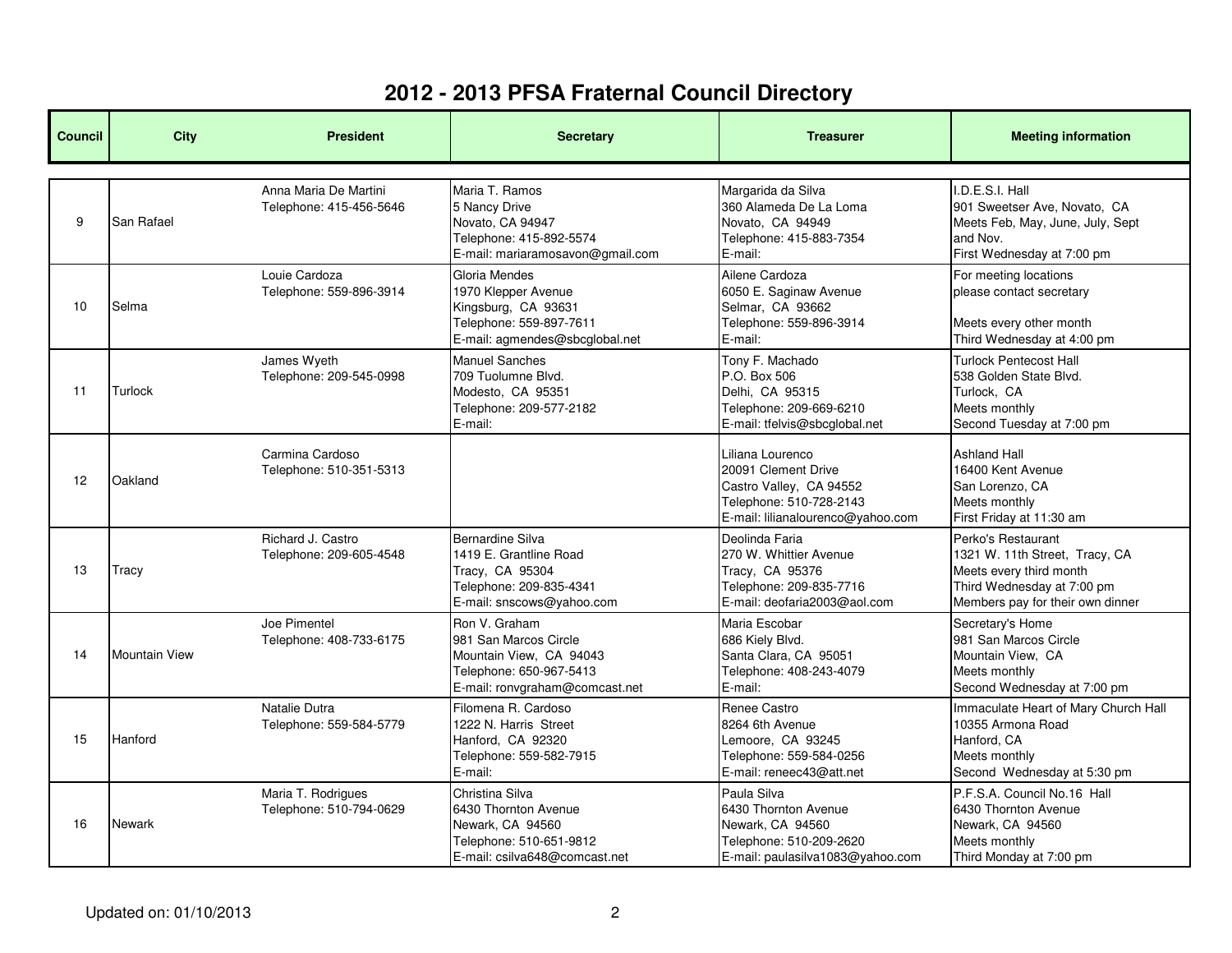| <b>Council</b>     | <b>City</b>   | <b>President</b>                                                                                                                     | <b>Secretary</b>                                                                                                                                      | <b>Treasurer</b>                                                                                                              | <b>Meeting information</b>                                                                                                                   |
|--------------------|---------------|--------------------------------------------------------------------------------------------------------------------------------------|-------------------------------------------------------------------------------------------------------------------------------------------------------|-------------------------------------------------------------------------------------------------------------------------------|----------------------------------------------------------------------------------------------------------------------------------------------|
| 17                 | Fremont       | Louise Xavier<br>Telephone: 510-792-8777                                                                                             | Maria P. Medina<br>3057 Greenwood Drive<br>Fremont, CA 94536<br>Telephone: 510-793-2969<br>E-mail: mpalmira@comcast.com                               | Vermilda Sylva<br>38130 Fremont Blvd<br>Fremont, CA 94536<br>Telephone: 510-793-0900<br>E-mail: lsylva@comcast.net            | Secretary's Home<br>3057 Greenwood Drive<br>Fremont, CA<br>Meets monthly (except July)<br>Second Tuesday at 1:00 pm                          |
| 18                 | Stockton      | <b>Jack Perry</b><br>Telephone: 209-983-3015                                                                                         | Gerry Trigueiro<br>326 E. Yorkshire Drive<br>Stockton, CA 95207<br>Telephone: 209-952-9012<br>E-mail: GTrigueiro@ovcb.com<br>gtrigueiro@sbcglobal.net | Maureen Hourahan<br>2260 W. Harney Lane<br>Lodi, CA 95242<br>Telephone: 209-570-6413<br>E-mail:                               | Stockton Ballroom<br>9650 Thornton Road<br>Stockton, CA<br>Meets monthly (except Jan & Aug)<br>Second Tuesday at 7:00 pm                     |
| 19                 | Chino/Ontario | Joe Batista<br>Telephone: 909-364-1296                                                                                               | Lucie Batista<br>P.O. Box 1513<br>Yucaipa, CA 92399<br>Telephone: 909-435-9864<br>E-mail: sytlingmomof6@yahoo.com                                     | Angela Ericson<br>12755 RossAvenue<br>Chino. CA 91710<br>Telephone: 909-590-8767<br>E-mail: greenparadise55@aol.com           | St. Elizabeth Ann Steton Church Hall<br>2713 S. Grove Avenue<br>Ontario. CA<br>Meets monthly<br>Second Monday at 6:30 pm                     |
| 20                 | Merced        | <b>Melanie Santos</b><br>Telephone: 209-722-1038                                                                                     | Norma Jean De Sousa<br>4504 N. Buhach Road<br>Atwater, CA 95301<br>Telephone: 209-358-6175<br>E-mail: ndesousa61@earthlink.net                        | Lillian A. Apolinario<br>4526 West Avenue One<br>Atwater, CA 95301<br>Telephone: 209-722-1183<br>E-mail: apples@elite.net     | <b>Buhach Hall</b><br>2889 N. Buhach Road<br>Atwater, CA<br>Meets monthly<br>Third Monday at 6:30 pm                                         |
| 21                 | Los Banos     | Geri Alves<br>Telephone: 209-826-4697                                                                                                | Linda Silva<br>18840 S. Mercy Springs<br>Los Banos, CA 93635<br>Telephone: 209-826-9461<br>E-mail: moocrzylinda@hotmail.com                           | Darlene Brasil<br>1816 Hillview<br>Los Banos, CA 93635<br>Telephone: 209-826-3128<br>E-mail: dabrasil@hotmail.com             | <b>DES Hall</b><br>1155   Street<br>Los Banos, CA<br>Meets every other month<br>Third Monday at 7:00 pm                                      |
| YOUTH<br>CO.<br>21 | Los Banos     | <b>Dillon Costa</b><br>Telephone: 209-826-2728<br>Youth Advisor: Geri Alves<br>Telephone: 209-826-4697<br>E-mail: geri.alves@att.net | Toni Silva<br>18840 S. Mercy Springs<br>Los Banos, CA 93635<br>Telephone: 209-826-9461<br>E-mail: moocrzytony@hotmail.com                             | Kelly Lopes<br>17901 Cotton Road<br>Los Banos, CA 93635<br>Telephone: 209-826-4794                                            | <b>DES Hall</b><br>1155   Street<br>Los Banos, CA<br>Meets Mar., June, Sept and Dec.<br>For date and time contact<br>Youth Council Secretary |
| 23                 | Antioch       | Gloria Silveira<br>Telephone:                                                                                                        | Mary Jo Keister<br>2913 Los Altos<br>Antioch, CA 94509<br>Telephone: 925-754-2407<br>E-mail: corvogirl@yahoo.com                                      | Anna Bettencourt<br>3934 Hummingbird Drive<br>Antioch, CA 94509<br>Telephone: 925-755-3934<br>E-mail: atbettencourt@yahoo.com |                                                                                                                                              |
| 24                 | San Leandro   | Rosa Neto<br>Telephone: 510-895-9931                                                                                                 | Carol Cromwell<br>2101 Shoreline Drive, Unit #277<br>Alameda, CA 94501<br>Telephone: 510-814-0697<br>E-mail: carolcatwillows@aol.com                  | Belmira Da Silva<br>715 Jubilee Lane<br>San Leandro, CA<br>Telephone: 510-562-6823<br>E-mail:                                 | P.F.S.A. Council No.24 Lecture Hall<br>1120 East 14th Street<br>San Leandro<br>Meets monthly<br>Third Wednesday at 7:00 pm                   |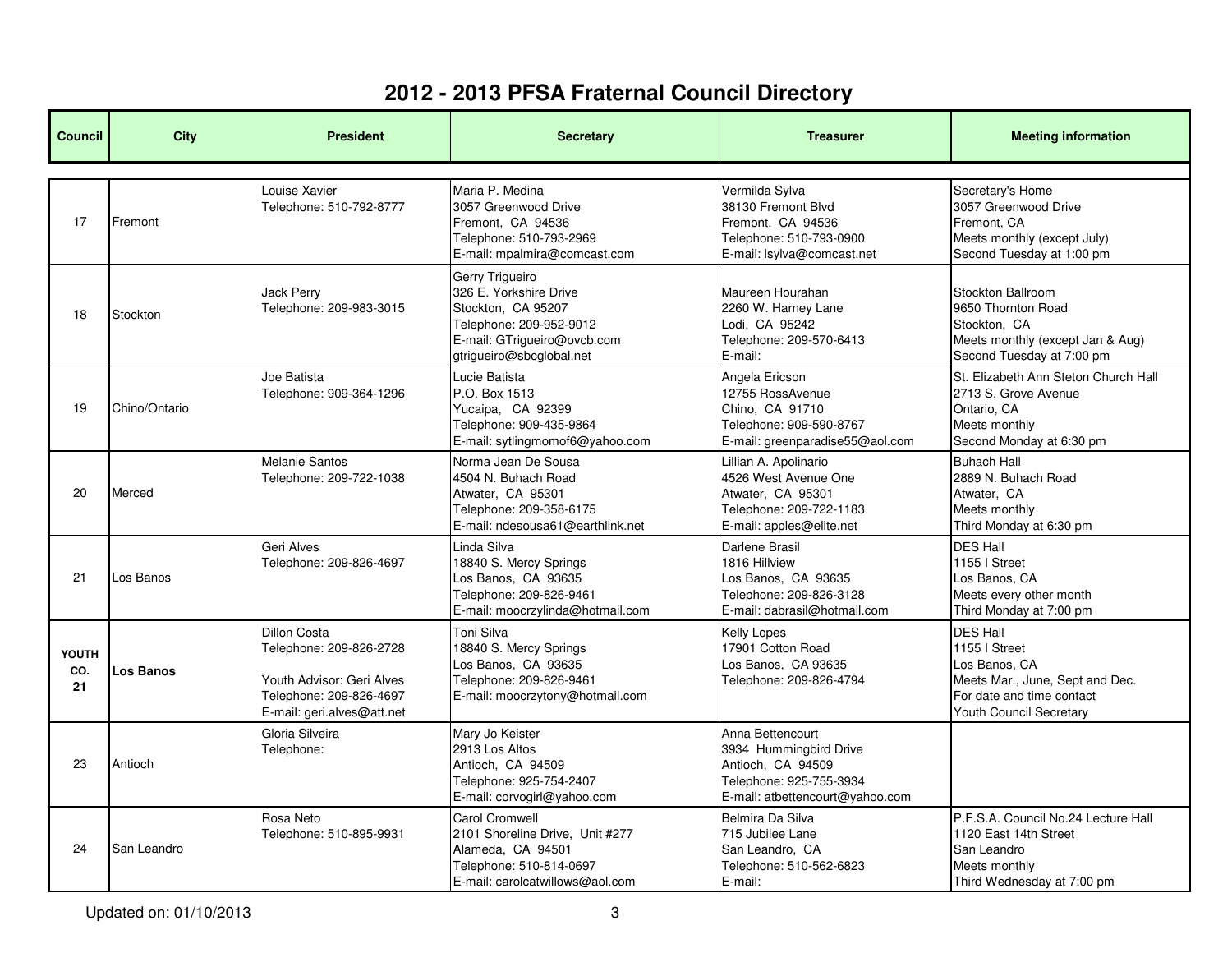| <b>Council</b> | <b>City</b>              | <b>President</b>                               | <b>Secretary</b>                                                                                                               | <b>Treasurer</b>                                                                                                                        | <b>Meeting information</b>                                                                                                                   |
|----------------|--------------------------|------------------------------------------------|--------------------------------------------------------------------------------------------------------------------------------|-----------------------------------------------------------------------------------------------------------------------------------------|----------------------------------------------------------------------------------------------------------------------------------------------|
| 25             | Chico                    | <b>COUNCIL NOT ACTIVE</b>                      |                                                                                                                                |                                                                                                                                         |                                                                                                                                              |
| 26             | Stevinson/Turlock/Hilmar | Maria Cabral<br>Telephone: 209-656-0446        | Richard J. Castro<br>P.O. Box 5342<br>Modesto, CA 95352-5342<br>Telephone: 209-544-6665<br>E-mail: richiejc@comcast.net        | Diane Nova<br>P.O. Box 576831<br>Modesto, CA 95357<br>Telephone: 209-521-1510<br>E-mail:                                                | Holy Rosary Parish Hall<br>8471 Cypress Street, Hilmar<br>Meets monthly<br>Second Tuesday - Potluck Dinner at 6:30<br>pm followed by meeting |
| 27             | Santa Clara              | Albert Kuwata<br>Telephone: 510-364-0769       | Helen Vieira<br>c/o 1120 East 14th Street<br>San Leandro, CA 94547<br>Telephone: 510-483-7676<br>E-mail: helen-v@pacbell.net   | Henrietta Silveira<br>1085 Tasman Drive, #169<br>Sunnyvale, CA 94089<br>Telephone: 408-368-9064<br>E-mail:henrietta.silveira@mypfsa.org | <b>Carrows Restaurant</b><br>3180 El Camino Real<br>Santa Clara, CA<br>Meets every other month<br>Third Tuesday at 6:30 pm                   |
| 28             | Fresno                   | Walter V. Rodrigues<br>Telephone: 559-875-6187 | Dorothy Castro - Secretary Temp<br>1694 N. Brawley<br>Fresno, CA 93722<br>Telephone: 559-270-2691<br>E-mail:                   | Emily Rocha<br>6351 E. Clinton Avenue<br>Fresno, CA 93727<br>Telephone: 559-291-3721<br>E-mail:                                         | <b>Brooks Ranch Restaurant</b><br>Chesnut and Hwy 99<br>Fresno<br>Meets monthly except Jan.<br>Second Wednesday at 6:00 pm                   |
| 29             | Watsonville              | Joe Gregorio<br>Telephone: 831-722-8064        | Maria F. Sousa<br>137 Arthur Road<br>Watsonville, CA 95076<br>Telephone: 831-722-8806<br>E-mail:                               | Elaine Machado<br>193 Pioneer Road<br>Watsonville, CA 95076<br>Telephone: 831-740-1064<br>E-mail:                                       | Round Table Pizza<br>Watsonville<br>Meets every other month<br>Fourth Tuesday at 7:00 pm                                                     |
| 30             | Monterey                 | Katie Woods<br>Telephone: 831-905-8781         | Dorothy Blakeman<br>1068 Sierra Madre<br>Salinas, CA 93901<br>Telephone: 831-596-7820<br>E-mail:epdem@pacbell.net              | <b>Helen Murphy</b><br>17893 Northwood Place<br>Salinas, CA 93907<br>Telephone: 831-663-5214<br>E-mail: murphysmovers@aol.com           | <b>Black Bear Dinner</b><br>2450 N. Fremont Street<br>Monterey, CA<br>Meets every three months<br>For date and time contact secretary        |
| 31             | <b>El Nido</b>           | Kathleen Freitas<br>Telephone: 559-363-6999    | <b>Emily Mendonca</b><br>1261 W. Roosevelt Road<br>El Nido, CA 95317<br>Telephone: 209-383-4192<br>E-mail: emfeb555@yahoo.com  | Verbena Azevedo<br>1744 Avenue 17<br>Madera, CA 93637<br>Telephone: 559-665-4261<br>E-mail:                                             | S.F.A. Portuguese Hall<br>800 South Third Street<br>Chowchilla, CA 93610<br>Meets quarterly<br>Second Thursday at 7:00 pm                    |
| 33             | Pinole                   | <b>COUNCIL NOT ACTIVE</b>                      |                                                                                                                                |                                                                                                                                         |                                                                                                                                              |
| 34             | Clarksburg               | Jim Souza<br>Telephone: 916-925-2327           | Susan V. Colbert<br>P.O. Box 981566<br>West Sacramento, CA 95798<br>Telephone: 916-373-9942<br>E-mail: colbert.s@sbcglobal.net | Monica Souza<br>2417 American Avenue<br>Sacramento, CA 95833<br>Telephone: 916-662-4631<br>E-mail: portuguesekid@yahoo.com              | Council No.34 Hall<br>54113 South River Road<br>Clarksburg, CA<br>Meets every month<br>Third Saturday at 10:00 am                            |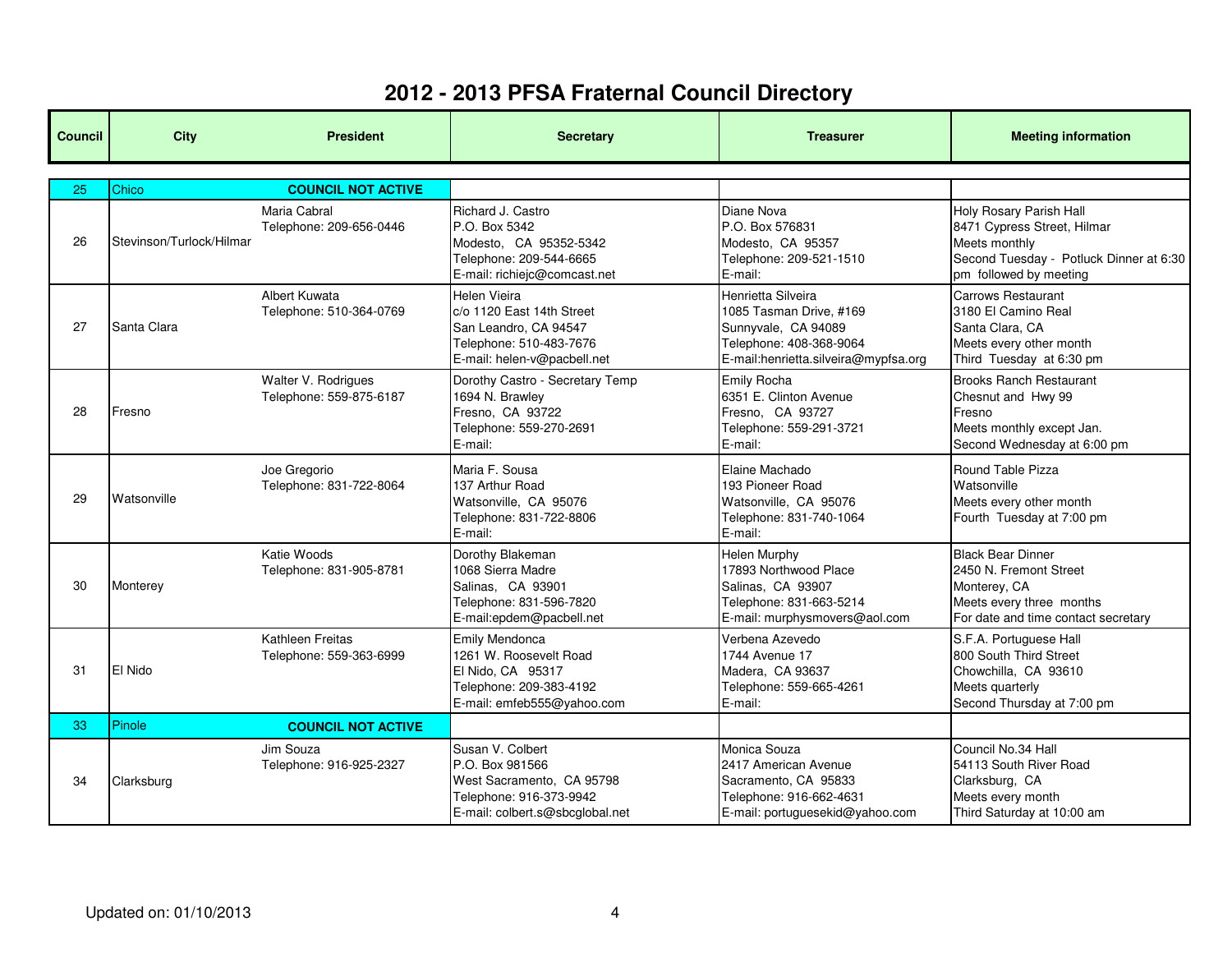| <b>Council</b> | <b>City</b>             | <b>President</b>                               | <b>Secretary</b>                                                                                                                 | <b>Treasurer</b>                                                                                                              | <b>Meeting information</b>                                                                                                 |
|----------------|-------------------------|------------------------------------------------|----------------------------------------------------------------------------------------------------------------------------------|-------------------------------------------------------------------------------------------------------------------------------|----------------------------------------------------------------------------------------------------------------------------|
| 35             | <b>Half Moon Bay</b>    | Lucia Silva<br>Telephone: 650-678-3532         | Carolina Vargas<br>P.O. Box 974<br>El Granada, CA 94018<br>Telephone: 650-726-9255<br>E-mail: azoresjoe@yahoo.com                | Etelvira Paulino<br>402 St. Joseph Avenue<br>Half Moon Bay, CA 94019<br>Telephone: 650-868-8236<br>E-mail:                    | Council President's House<br>535 Poplar Street<br>Half Moon Bay, CA<br>Meets other month<br>Second Thursday at 7:30 pm     |
| 36             | Hayward                 |                                                | Jose M. Menezes<br>3462 Bridle Drive<br>Hayward, CA 94541<br>Telephone: 510-406-2479<br>E-mail:                                  |                                                                                                                               |                                                                                                                            |
| 38             | Modesto                 | Joseph M. Faria<br>Telephone: 209-524-0175     | Jonine Barreiro<br>6419 S. Faith Home Road<br>Turlock, CA 95380<br>Telephone: 209-556-7185<br>E-mail: jcbarreiro1@yahoo.com      | Lena M. Inacio<br>3957 Biltmore Drive<br>Turlock, CA 95382<br>Telephone: 209-632-5813<br>E-mail: lenainacio1@att.net          | Perko's Cafe<br>901 N. Carpenter Road<br>Modesto, CA<br>Meets monthly<br>on the 3rd Monday at 6:30 pm                      |
| 40             | Pleasanton              | <b>Gary Meyer</b><br>Telephone: 209-834-8667   | Monica A. Pacheco<br>7555 Silvertree Lane<br>Dublin, CA 94568<br>Telephone: 925-858-5844<br>E-mail: melodiego@gmail.com          | Luis A. Pacheco<br>3604 Olympic Court N<br>Pleasanton, CA 94588<br>Telephone: 925-846-8710<br>E-mail: alegrepacheco@yahoo.com | St. Michael's Hall<br>326 Maple Street<br>Livermore, CA<br>Meets every other month start. Jan.<br>Second Friday at 7:30 pm |
| 41             | <b>Mission San Jose</b> | Cynthia Eborall<br>Telephone: 510-656-5238     | Gloria Nowicki<br>2491 Bishop Avenue<br>Fremont, CA 94536<br>Telephone: 510-656-0512<br>E-mail: GNowi76635@aol.com               | Jess Lova<br>2680 Sunnycrest Court<br>Fremont, CA 94539<br>Telephone: 510-657-9446<br>E-mail: jessloya@sbcglobal.net          | St. Joseph Church<br>Mission Blvd.<br>Fremont. CA<br>Meets every other month starting Feb.<br>First Monday at 7:00 pm      |
| 43             | <b>Crows Landing</b>    | David George<br>Telephone: 209-499-5506        | Diana George<br>21945 Kilburn Road<br>Crows Landing, CA 95313<br>Telephone: 209-837-4705<br>E-mail:                              | Anthony George<br>21945 Kilburn Road<br>Crows Landing, CA 95313<br>Telephone: 209-837-4705<br>E-mail:                         | Secretary's Home<br>21919 Kilburn Road<br>Crows Landing, CA<br>For dates please contact secretary<br>At 6:00 pm            |
| 44             | San Jose                | <b>Marie Brasil</b><br>Telephone: 408-926-8491 | Ligia Gonzales<br>311 S. Park Victoria Drive<br>Milpitas, CA 95035<br>Telephone: 408-263-0935<br>E-mail: busyligia@sbcglobal.net | <b>Erline Mello</b><br>14920 E. Hills Drive<br>San Jose, CA 95127<br>Telephone: 408-259-7619<br>E-mail: Erline@pacbell.net    | P.O.S.S.O.<br>1115 E.Santa Clara Street<br>San Jose, CA<br>Meets monthly<br>First Monday at 7:30 pm                        |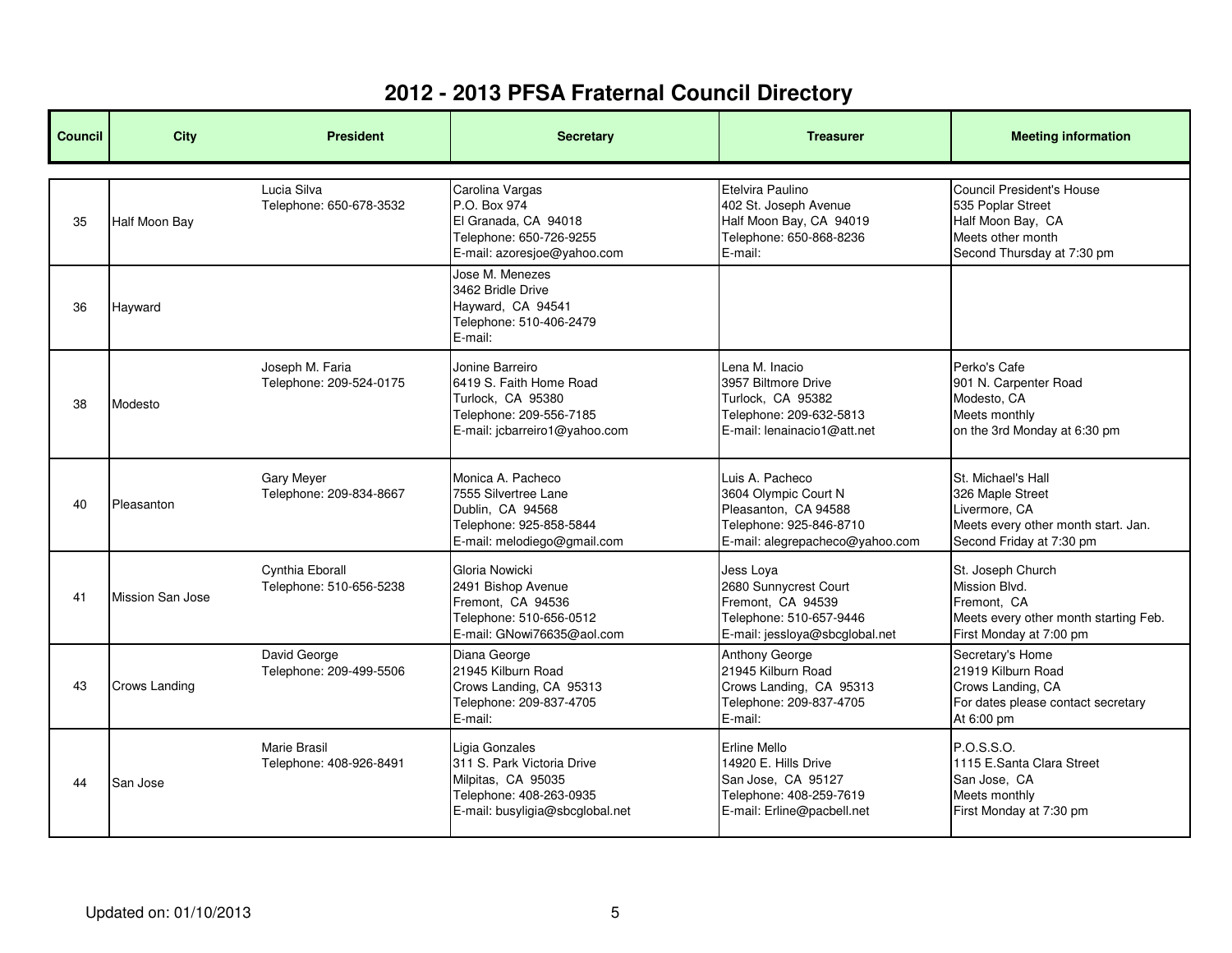| <b>Council</b> | <b>City</b>     | <b>President</b>                                                                   | <b>Secretary</b>                                                                                                           | <b>Treasurer</b>                                                                                                           | <b>Meeting information</b>                                                                                                            |
|----------------|-----------------|------------------------------------------------------------------------------------|----------------------------------------------------------------------------------------------------------------------------|----------------------------------------------------------------------------------------------------------------------------|---------------------------------------------------------------------------------------------------------------------------------------|
| 46             | Tulare          | John Mendes<br>Telephone: 559-925-8066                                             | Margie Lopes<br>38093 Road 36<br>Kingsburg, CA 93631<br>Telephone: 559-897-2518<br>E-mail:                                 | Adelino Santos<br>1215 South Kent Street<br>Visalia, CA 93277<br>Telephone: 559-731-6965<br>E-mail:                        | Camara's Auto Service<br>440 South "K"Street<br>Tulare, CA<br>Meets monthly<br>Third Wednesday at 7:00 pm                             |
| 51             | Sacramento      | Jacqueline R. Hood<br>Telephone: 916-689-1470                                      | Virginia Fletcher<br>1240 West F Street<br>Dixon, CA 95620<br>Telephone: 707-678-5145<br>E-mail: fletchervirginia@att.net  | Virgil Hood<br>7858 Elk Grove-Florin Road<br>Sacramento, CA 95829<br>Telephone: 916-689-1470<br>E-mail: jrhood@citlink.net | <b>Waffle Square</b><br>10th and S Streets<br>Sacramento, CA<br>Meets monthly (except August)<br>First Saturday at 10:00 am           |
| 53             | Hughson         | <b>Marvin Richards</b><br>Telephone: 209-847-1253                                  | Louise Vargas<br>512 W. Hackett Road<br>Modesto, CA 95358<br>Telephone: 209-537-2190<br>E-mail:                            | Joyce Medeiros<br>2985 Delarna Court<br>Turlock, CA 95382<br>Telephone: 209-667-9519<br>E-mail:                            | Alfonso's Restaurant<br>4th and Lawrence<br>Ceres, CA<br>Meets Jan, March, May, Jul, Sept & Nov<br>First Monday at 6:00 pm            |
| 54             | Benicia/Vallejo | Maria Carvalho<br>Telephone: 707-746-5855<br>E-mail:<br>islandseamstress@yahoo.com | Laura Dutch<br>808 Goettel Court<br>Benicia, CA 94510<br>Telephone: 707-315-8757<br>E-mail: lauradutch@comcast.net         | Linda Wallis<br>629 West A Street<br>Dixon, CA 95620<br>Telephone: 707-678-5360<br>E-mail: mapawally@sbcglobal.net         | Pappas Restaurant<br>1654 East Second<br>Benicia, CA<br>Meets monthly on the Saturday of<br>Fourth Week at 10:30 am                   |
| 56             | <b>Redlands</b> | <b>COUNCIL NOT ACTIVE</b>                                                          |                                                                                                                            |                                                                                                                            |                                                                                                                                       |
| 57             | Newcastle       |                                                                                    | Maria Laura Faria<br>P.O. Box 224<br>Newcastle, CA 95658<br>Telephone: 916-663-2212<br>E-mail:                             |                                                                                                                            |                                                                                                                                       |
| 60             | Concord         | Audrey Macedo Burman<br>Telephone: 925-689-5254                                    | <b>Sharon Ouimet</b><br>3724 Walnut Avenue<br>Concord, CA 94519<br>Telephone: 925-685-1361<br>E-mail: jsouimet@astound.net | Sophie Wing<br>1370 Lydia Lane<br>Clayton, CA 94517<br>Telephone: 925-672-1985<br>E-mail:                                  | Please call<br><b>Council Secretary</b><br>for meeting location<br>Meets every other month starting Jan.<br>Fourth Monday at 12:00 pm |
| 65             | <b>Hardwick</b> | <b>Arlene Simas</b><br>Telephone: 559-584-5308                                     | Eldora Trigueiro<br>6100 14th Avenue<br>Hanford, CA 93230<br>Telephone: 559-584-7857<br>E-mail:                            | James Avila<br>14000 Excelsior Avenue<br>Hanford, CA 93230<br>Telephone: 559-582-2225<br>E-mail:                           | Treasurer's House<br>14100 Excelsior Avenue<br>Hanford, CA 93230<br>Meets monthly<br>First Tuesday at 6:00 pm                         |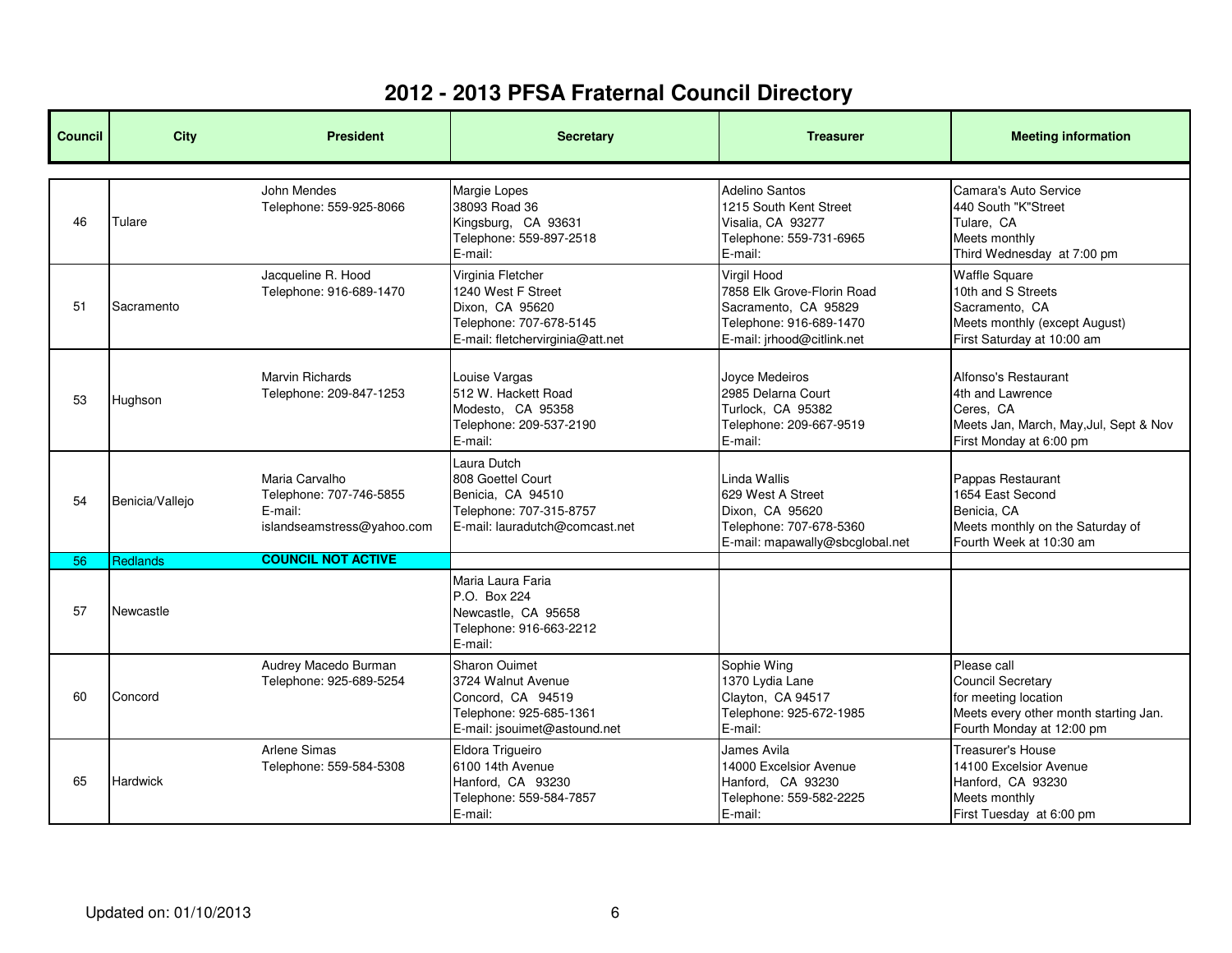| <b>Council</b> | <b>City</b>                | <b>President</b>                                    | <b>Secretary</b>                                                                                                                     | <b>Treasurer</b>                                                                                                          | <b>Meeting information</b>                                                                                        |
|----------------|----------------------------|-----------------------------------------------------|--------------------------------------------------------------------------------------------------------------------------------------|---------------------------------------------------------------------------------------------------------------------------|-------------------------------------------------------------------------------------------------------------------|
| 66             | Visalia                    | Kathy Gasca<br>Telephone: 559-732-7000              | Margaret C. De Mello<br>13747 Avenue 328<br>Visalia, CA 93292<br>Telephone: 559-732-7876<br>E-mail:                                  | Nancy A. Cunha<br>920 N. Stevenson<br>Visalia, CA 93291<br>Telephone: 559-732-7000<br>E-mail: nancycunha@att.net          | Ryans Restaurant<br>3103 S. Mooney Blvd.<br>Visalia, CA<br>Meets monthly<br>First Wednesday at 1:00 pm            |
| 68             | Dos Palos                  | Robert Bertao<br>Telephone: 209-392-3375            | Maria Bertao<br>5277 West Mint Raod<br>Dos Palos, CA 93620<br>Telephone: 209-392-3375<br>E-mail: mbertao@gmail.com                   | Cecelia Cardoza<br>42779 W. Mint Road<br>Dos Palos, CA 93620<br>Telephone: 209-392-3746<br>E-mail: ccardoza1yahoo.com     | For date and time<br>contact secretary<br>Meets every odd month starting in Jan<br>First Wednesday at 2:00 pm     |
| 69             | Manteca                    | Natalie Xavier<br>Telephone: 209-858-2070           | Elsie Murphy<br>1215 Birchbrook Court<br>Manteca, CA 95336<br>Telephone: 209-825-6046<br>E-mail: elsiemurphy1801@comcast.net         | Claudia Machado<br>11500 E. French Camp Road<br>Manteca, CA 95336<br>Telephone: 209-982-1722<br>E-mail: cldmchd@aol.com   | M.R.P.S. Hall<br>133 N. Grant Street<br>Manteca, CA<br>Meets monthly<br>Fourth Monday at 7:00 pm                  |
| 72             | <b>Point Reves Station</b> | Joseph A. Silveira III<br>Telephone: 707-823-8398   | Carmen Silveira<br>670 Santa Ana Circle<br>Santa Rosa, CA 95404<br>Telephone: 707-579-4901<br>E-mail: jcrkkbm321@sbcglobal.net       | Irene Langlamet<br>30 Latham Street<br>San Rafael, CA 94901<br>Telephone: 415-457-0454<br>E-mail: issy62@yahoo.com        | For date and time<br>contact secretary                                                                            |
| 73             | <b>Patterson</b>           | <b>COUNCIL NOT ACTIVE</b>                           |                                                                                                                                      |                                                                                                                           |                                                                                                                   |
| 75             | Ryde                       | <b>Bradley Charamuga</b><br>Telephone: 530-681-8334 | David Charamuga<br>4393 N. Willow Glen Court<br>Concord, CA 94521<br>Telephone: 925-383-4154<br>E-mail: dave@charamuga.com           | Mary Jane Charamuga<br>111 Sierra Avenue<br>Rio Vista. CA 94571<br>Telephone: 707-374-2746<br>E-mail:                     | For location contact secretary<br>n/a<br>n/a<br>Meets every other month<br>Second Sunday at 1:00 p.m.             |
| 76             | Artesia                    | Tony Aguiar<br>Telephone: 562-865-7627              | Natalie Sousa<br>12221 East 183rd Street<br>Artesia, CA 90701<br>Telephone: 562-924-3085<br>E-mail: nataliesousa@verizon.net         | Mavilde Aguiar<br>12327 Hedda Drive<br>Cerritos, CA 90703<br>Telephone: 562-865-7627<br>E-mail:                           | Artesia DES Hall<br>11903 Ashworth Street<br>Artesia, CA<br>Meets every other month<br>Third Wednesday at 7:00 pm |
| 77             | Santa Cruz                 | Tony Alameda<br>Telephone: 831-728-5224             | Carol Lerno<br>P.O. Box 472<br>Capitola, CA 95010<br>Telephone: 831-239-8970<br>E-mail: carols.re@gmail.com or<br>alwayscarol@me.com | Mabel Alameda<br>800 Pleasant Valley Road<br>Aptos, CA 95003<br>Telephone: 831-728-5224<br>E-mail: anthonyalameda@att.net | Aptos Grange Hall<br>2555 Mar Vista Drive<br>Aptos, CA<br>Meets every even month<br>First Tuesday at 6:30 pm      |
| 78             | Livingston                 | <b>COUNCIL NOT ACTIVE</b>                           |                                                                                                                                      |                                                                                                                           |                                                                                                                   |
| 79             | Lemoore                    | <b>COUNCIL NOT ACTIVE</b>                           |                                                                                                                                      |                                                                                                                           |                                                                                                                   |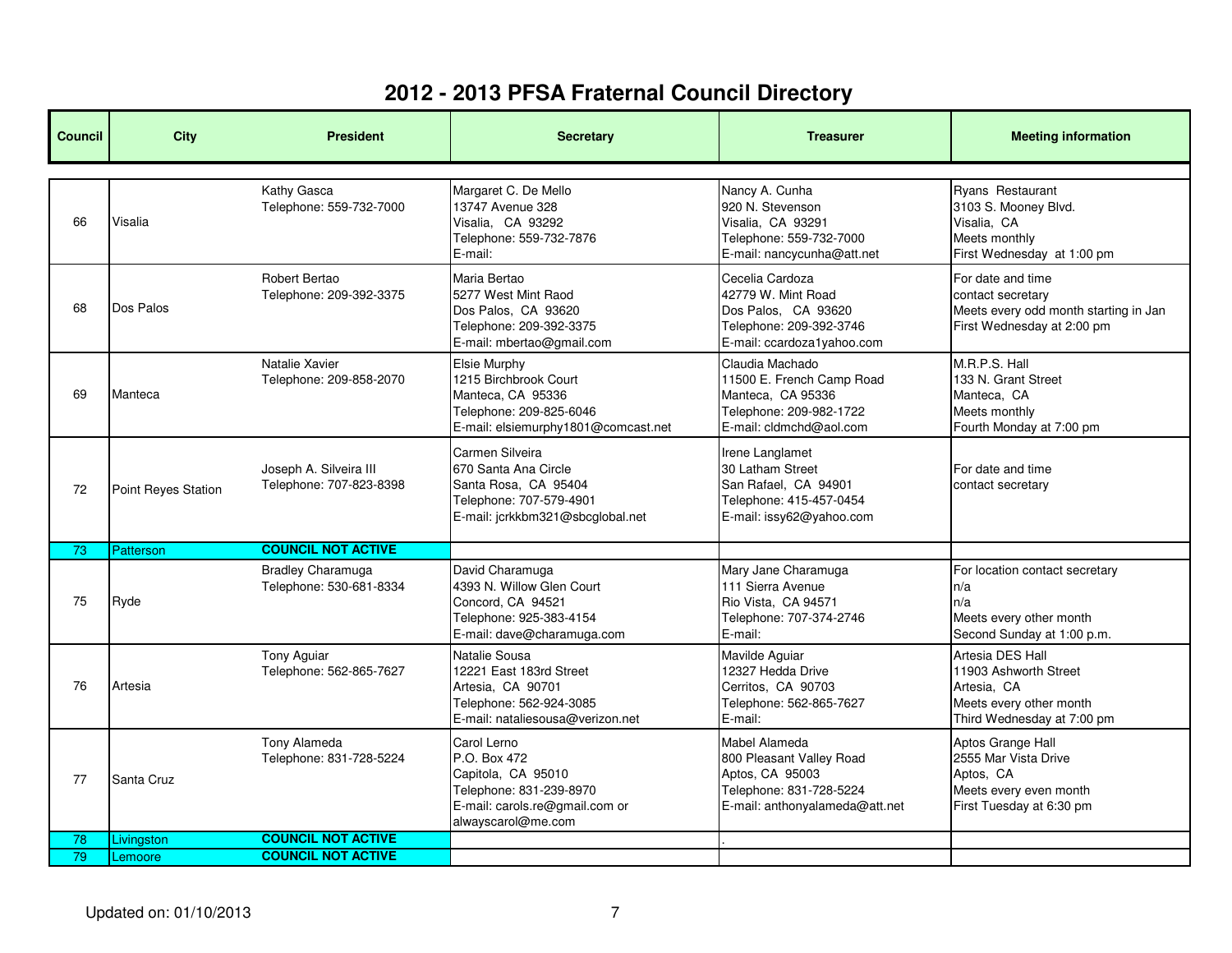| <b>Council</b> | <b>City</b>          | <b>President</b>                           | <b>Secretary</b>                                                                                                              | <b>Treasurer</b>                                                                                                               | <b>Meeting information</b>                                                                                                            |
|----------------|----------------------|--------------------------------------------|-------------------------------------------------------------------------------------------------------------------------------|--------------------------------------------------------------------------------------------------------------------------------|---------------------------------------------------------------------------------------------------------------------------------------|
| 84             | San Luis Obispo      | Melanie Spiller<br>Telephone: 805-462-8160 | Maria Graham<br>981 San Marcos Circle<br>Mountain View, CA 94043<br>Telephone: 650-967-5413<br>E-mail: ronvgraham@comcast.net | Ron V. Graham<br>981 San Marcos Circle<br>Mountain View, CA 94043<br>Telephone: 650-967-5413<br>E-mail: ronvgraham@comcast.net | <b>Trinity Hall</b><br>6365 Edna Road<br>Edna, CA<br>Meets every odd month<br>Fourth Wednesday at 7:00 pm                             |
| 87             | Reno, NV             | <b>COUNCIL NOT ACTIVE</b>                  |                                                                                                                               |                                                                                                                                |                                                                                                                                       |
| 89             | Hollister            | Mary A. Souza<br>Telephone: 831-637-5443   | Gordan A. Machado<br>355 South Street<br>Hollister, CA 95023<br>Telephone: 831-637-7285<br>E-mail: gordon@rusticturtle.com    | Steven P. Hatcher<br>400 Torrano Court<br>Hollister, CA 95023<br>Telephone: 831-638-1542<br>E-mail                             | Secretary's Home<br>355 South Street<br>Hollister, CA 95023<br>Meets every even month<br>Second Tuesday at 5:00 pm                    |
| 90             | <b>Salinas</b>       | <b>Mary Freitas</b><br>Telephone:          | Marie Rosa<br>19595 Penzance Street<br>Salinas, CA 93906<br>Telephone: 831-449-0614<br>E-mail: darosahouse@yahoo.com          | Angelo Gorgulho<br>14101 Castlerock Road<br>Salinas, CA 93908<br>Telephone: 831-484-2146<br>E-mail                             | Meets at<br><b>Various Restaurants</b><br>Meets every other month<br><b>First Saturday</b><br>at 11:00 am                             |
| 91             | <b>Arroyo Grande</b> | <b>COUNCIL NOT ACTIVE</b>                  |                                                                                                                               |                                                                                                                                |                                                                                                                                       |
| 98             | Ferndale             | Daniel Branco<br>Telephone: 707-822-8091   | Silvia M. Leonardo<br>1544 Rose Avenue<br>Ferndale, CA 95536<br>Telephone: 707-786-9717<br>E-mail:                            |                                                                                                                                | Ferndale Meat Company<br><b>Main Street</b><br>Ferndale, CA<br>Meets quarterly, starting No.12<br>For date and time contact secretary |
| 99             | Lompoc               | Joe Avila<br>Telephone: 805-736-2787       | Dorothy Avila<br>705 Mail Road<br>Lompoc, CA 93436<br>Telephone: 805-735-2787<br>E-mail: avilad37@yahoo.com                   | Karen Work<br>920 West Olive Avenue<br>Lompoc, CA 93436<br>Telephone: 805-736-3323<br>E-mail:                                  | La Purisima Parish Hall<br>321 South I Street<br>Lompoc, CA<br>Meets monthly<br>Third Tuesday at 6:15 pm                              |
| 101            | <b>El Cerrito</b>    | <b>COUNCIL NOT ACTIVE</b>                  |                                                                                                                               |                                                                                                                                |                                                                                                                                       |
| 102            | Gilroy               | Roseline Martin<br>Telephone: 831-637-2141 | Mary A. Souza<br>1511 Cembellin Street<br>Hollister, CA 95023<br>Telephone: 831-637-5443<br>E-mail:                           | Gloria M. Hall<br>8545 Archer Road<br>Salinas, CA 93907<br>Telephone: 831-633-5034<br>E-mail                                   | President's Home<br>1661 Spring Grove Road<br>Hollister, CA<br>Meets every other month<br>Third Saturday at 1:00 pm                   |
| 103            | Tipton               |                                            | Laura A. Faria<br>1500 Cardoza<br>Tulare, CA 93274<br>Telephone: 559-688-0321<br>E-mail:                                      |                                                                                                                                |                                                                                                                                       |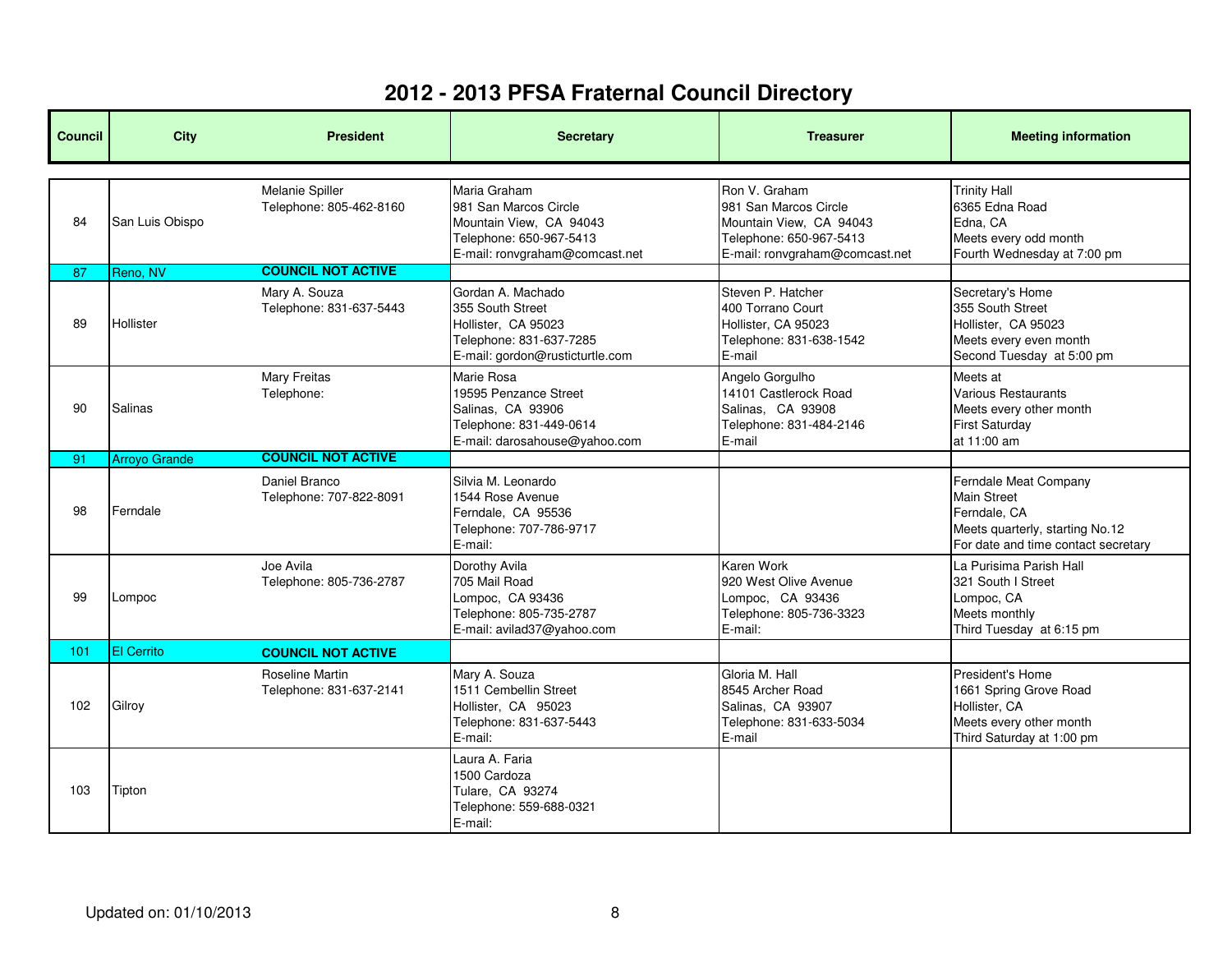| <b>Council</b> | <b>City</b>      | <b>President</b>                                 | <b>Secretary</b>                                                                                                            | <b>Treasurer</b>                                                                                                         | <b>Meeting information</b>                                                                                                                             |
|----------------|------------------|--------------------------------------------------|-----------------------------------------------------------------------------------------------------------------------------|--------------------------------------------------------------------------------------------------------------------------|--------------------------------------------------------------------------------------------------------------------------------------------------------|
| 104            | Yerington, NV    | Vaughn Silva<br>Telephone: 775-463-5856          | vdia Wentz<br>1379 Kim Place<br>Minden, NV 89423<br>Telephone: 775-267-5166<br>E-mail: lydiaborgeswentz@gmail.com           | Mary Austine<br>151 4th Avenue<br>Yerington, NV 89447<br>Telephone: 775-463-4085<br>E-mail: manajan1958@yahoo.com        | Mason Town Hall<br>55 Bridge Street<br>Mason, NV<br>Meets monthly<br>Fourth Sunday at 1:00 pm                                                          |
| 106            | Riverdale        | <b>Richard Arieas</b><br>Telephone: 559-867-4135 | Regina Arieas<br>2784 West Lewiston<br>Riverdale, CA 93656<br>Telephone: 559-867-4135<br>E-mail: rdarma@att.net             | Lucy Dutra<br>P.O. Box 1045<br>Riverdale, CA 93656<br>Telephone: 559-867-4626<br>E-mail:                                 | Riverdale Veteran's Memorial Hall<br>3085 W. Mt. Whitney Avenue<br>Riverdale, CA<br>Meets monthly (except July & Aug.)<br>Third Wednesday at 6:30 pm   |
| 108            | Madera           | Ludovina Silveira<br>Telephone: 559-645-0043     | Maria M. Gomes<br>404 Mainberry Drive<br>Madera, CA 93637<br>Telephone: 559-674-8389<br>E-mail: mgomes54@yahoo.com          | Joe C. Gomes<br>121 N. Granada Drive<br>Madera, CA 93637<br>Telephone: 559-674-4749<br>E-mail:                           | For meeting location<br>contact Council Secretary<br>Meets every other month<br>Third Friday at 6:30 p.m.                                              |
| 109            | Traver           | Erlinda Esquibel<br>Telephone: 559-897-4668      | <b>Barbara Watkins</b><br>37158 Canal Drive<br>Kingsburg, CA 93631<br>Telephone: 559-897-2640<br>E-mail:                    | Eugene Esquibel<br>P.O. Box 147<br>Traver, CA 93676<br>Telephone: 559-897-4668<br>E-mail:                                | Traver Elementary School Cafeteria<br><b>Canal Drive</b><br>Traver. CA<br>Meets every other month<br>Fourth Thursday at 5:00 pm                        |
| 110            | Kerman           | <b>Anthony Mendes</b><br>Telephone: 559-897-7611 | Marie L. Fritzler<br>15781 W. Kearney Blvd.<br>Kerman, CA 93630<br>Telephone: 559-842-7340<br>E-mail: marfritz68@aol.com    | Gloria Mendes<br>1970 Klepper Avenue<br>Kingsburg, CA 93631<br>Telephone: 559-897-7611<br>E-mail: agmendes@sbcglobal.net | <b>SBF Portuguese Hall</b><br>Meets every other month starting Feb.<br>1st Sunday at 1:00 pm<br>For additional information please<br>contact Secretary |
| 113            | <b>Bayliss</b>   | <b>Allan Alves</b><br>Telephone: 530-934-4182    | Edwina Leonardo<br>147 S. Butte<br>Willows, CA 95988<br>Telephone: 530-934-8369<br>E-mail: Edwina_Leonardo@fws.gov          | Mary Rocha<br>925 A Street<br>Orland, CA 95963<br>Telephone: 530-865-0425<br>E-mail:                                     | Frank & Eva Leonardo's Home<br>7875 County Road 40 in Glenn<br>at 7:00 pm<br>For additional information please<br>contact secretary                    |
| 115            | Rodeo            |                                                  | Louis Mandrigues Jr.<br>275 Ramey Court<br>Pinole, CA 94564<br>Telephone: 510-724-2478<br>E-mail:                           |                                                                                                                          |                                                                                                                                                        |
| 118            | <b>Elk Grove</b> | <b>Emanuel Lopes</b><br>Telephone: 209-744-8106  | Antoinette F. Duarte<br>11711 Bruceville Road<br>Elk Grove, CA 95757<br>Telephone: 916-684-2234<br>E-mail: taduarte@aol.com |                                                                                                                          | P.F.S.A. Council No.118 Hall<br>10428 E. Stockton Blvd.<br>Elk Grove, CA 95624<br>Meets monthly<br>First Tuesday at 7:30 pm                            |
| 124            | Fallon, NV       | <b>COUNCIL NOT ACTIVE</b>                        |                                                                                                                             |                                                                                                                          |                                                                                                                                                        |